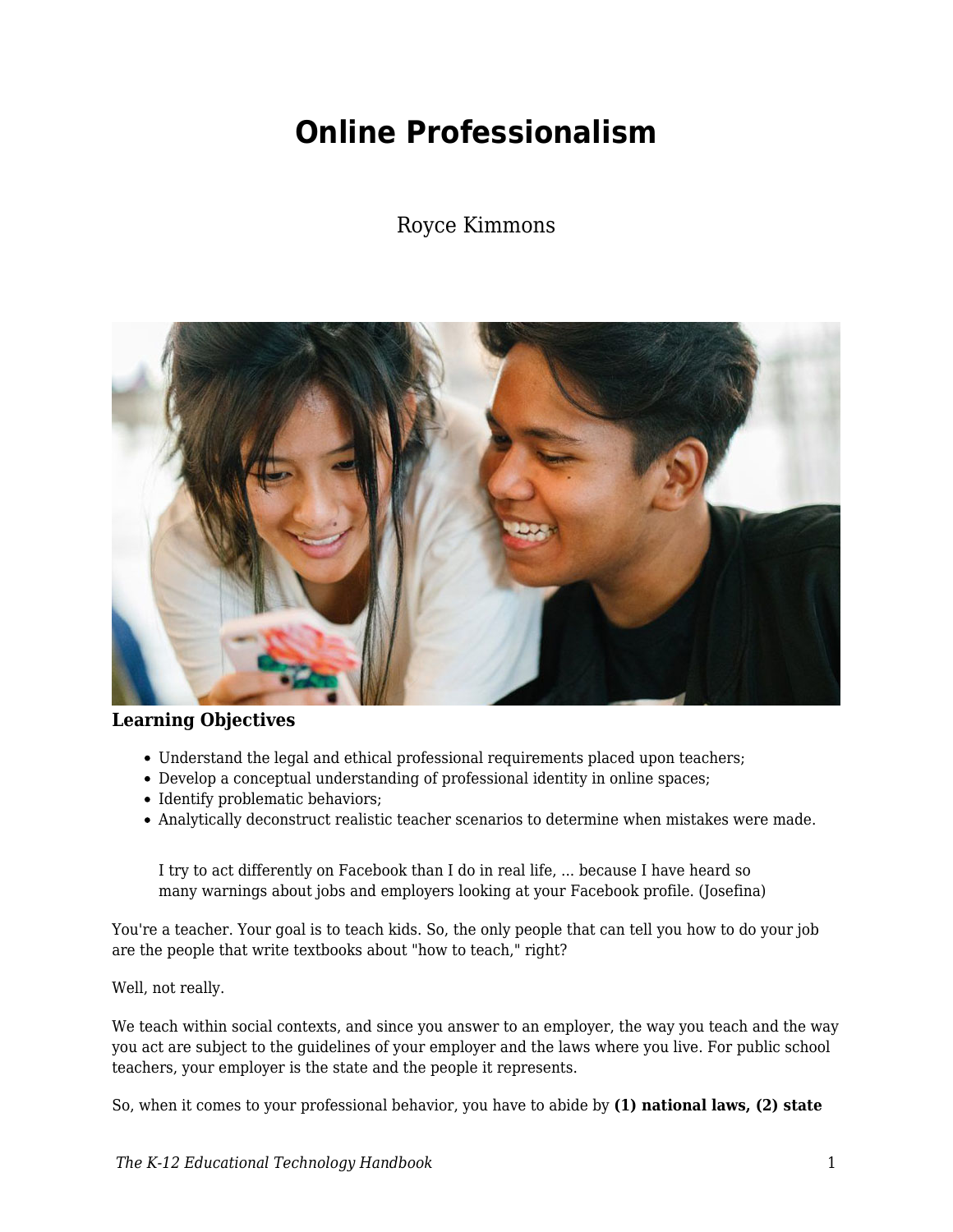#### **laws, (3) district policies,** and **(4) instititutional policies** if you want to keep your job.

If you don't understand these laws or policies, or choose to ignore them, then you are not immune to the consequences, which might include disciplinary action, termination, or imprisonment. The only way to be sure that you're safe as a teacher is to know what the laws and policies related to your profession are and to abide by them.

This chapter provides information on professionalism but also periodically provides statements from teacher education students who are trying to grapple with how they should go about using social media while at the same time becoming professional educators.



[Watch on YouTube https://edtechbooks.org/-Uq](https://www.youtube.com/embed/Dz333YW9awg?autoplay=1&rel=0&showinfo=0&modestbranding=1)

#### **Key Terms**

#### [Data Persistence](https://edtechbooks.org/k12handbook/glossary#data_persistence)

the ongoing storage and availability of data via web platforms (e.g., old social media posts)

#### [Moral Turpitude](https://edtechbooks.org/k12handbook/glossary#moral_turpitude)

a typically not-well-defined clause in teacher contracts that allows employers to hold teachers accountable for the morality of their actions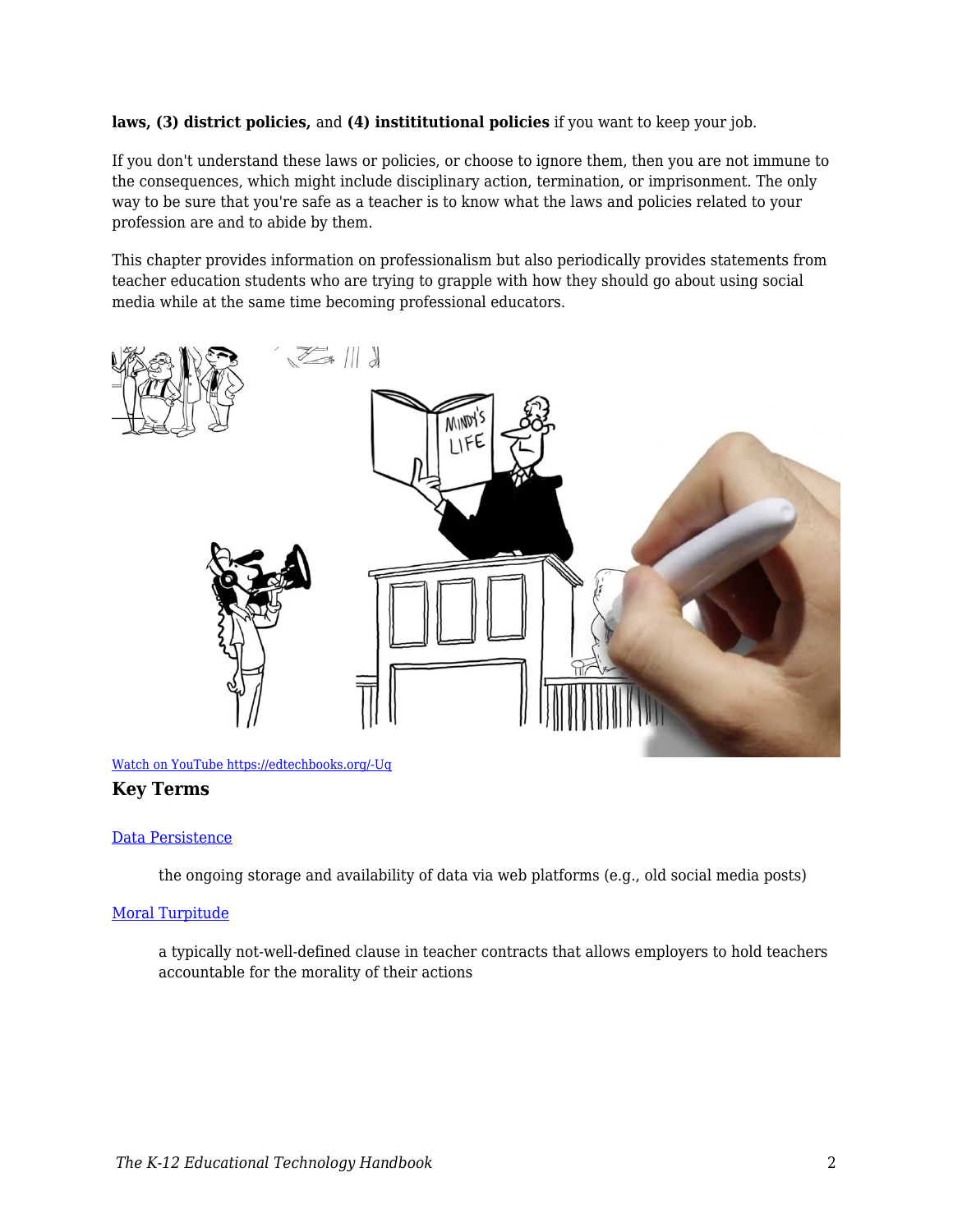# **Online Identity**

I wouldn't want to be completely myself on Facebook, because I don't want two thousand people knowing everything about me. You only see a little bit of who I am. (Nora)

People are complicated creatures. They live in complex societies and must navigate various social circumstances on a daily basis just to go about life. People also often make assumptions about others and judge them based upon very limited information.

Online, people craft identities for themselves that are often inflated and unreal. As one college student explains:

You get on Facebook and see all these pictures of your friends having a great time on all these adventures, getting engaged, and having kids, and everything, and it kind of creates this whole comparison. Like: Why is my life not as exciting as this person's? (Daphne)

We watch each other's activities online and draw conclusions about one another, even though these conclusions might be based upon very limited information and be grossly off-base.

As a teacher, this is important to understand, because whether you like it or not, others will draw conclusions about you based upon what they see online, and whether those conclusions accurately reflect your identity or not, they can have effects on your ability to be an effective teacher and to lead a fulfilling professional life.

# **Control vs. Influence**

I saw a friend of mine that posted a picture of another friend with two bags of marijuana in both hands and a joint hanging out of her mouth, years after it happened. He posted this picture of her on Facebook, on her profile, and I could see it, and I'm not friends with her. (Josefina)

One of the problems with social media is that once something is posted, it can be stored, shared, and reposted with ease. Imagine if you write an email complaining about a student to your friend. Imagine if the same friend posted this email to Facebook to share how difficult it is to be a teacher today. Even if you didn't post the email yourself, might this still shape how others view you and have repercussions for your job? Yes, it could.

As an internet user, you have control over what you post, but you do not control what others post about you or what others do with your information once it is available, so you can only influence these things.

As the figure illustrates, you do not always control every aspect of how people might perceive or judge you, and this is especially true in electronic media, even if you are not posting anything illegal or unprofessional yourself. This means that, as much as possible, you should try to take ownership of your online presence and ensure that others are not able to incorrectly make assumptions about you based upon what they may find. This also means that you should be very careful about what you share and what you allow others to share about you.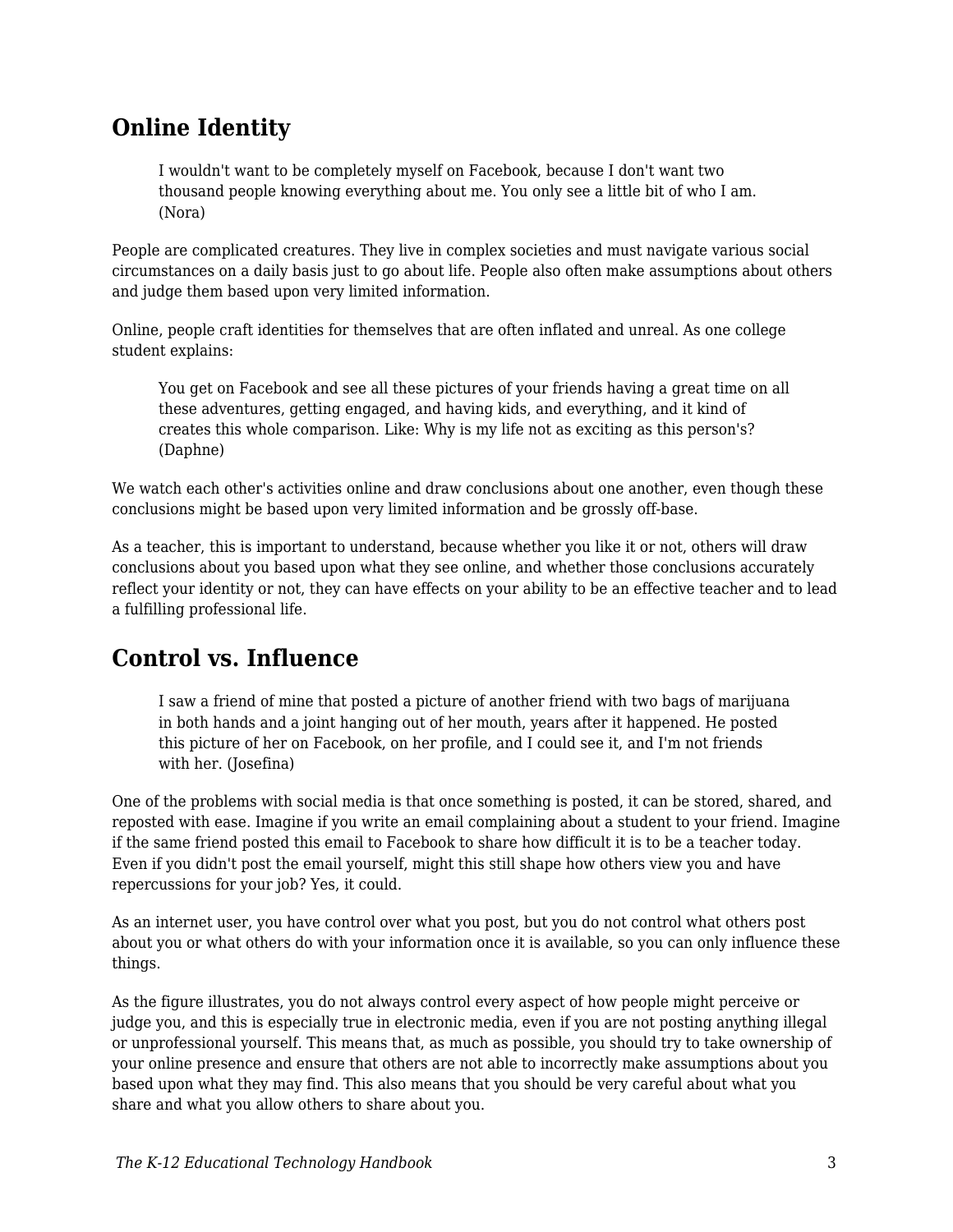### **Data Persistence and Life Transitions**

In high school, you go through stages. I went through a hippie stage in high school. Now, I'm a junior in college, so my phase now is a little more grown-up. ... The person that you are as a freshman in high school is a lot different than the person you are as a junior in college, … [and] that's the scary thing about the web in general is it's on the web, and it's there forever. (Brinley)

Another problem with electronic media is that data are persistent. That is, if you started a Facebook account when you were in high school, the same data that you placed into the system at that time could be available for others to see years later when you are a college student or teacher. Aside from simple embarrassment, this [data persistence](https://edtechbooks.org/k12handbook/glossary#data_persistence) can have implications for you as a teacher if you do not take control of your online presence.

Who I was in 2008, when I was in high school, before I graduated … I don't want people to see that, … because it is who I was then, but that part of my life is over. … So, I actually forgot about it myself. (Evangeline)

It's probably a safe bet to assume that the way you want people to look at you when you're 25 isn't the same that you wanted them to look at you when you were 16. This means that, as a 25-, 35-, or 85-year-old, you should try to ensure that your online presence accurately reflects who you are now and how you want to be perceived now. This is especially true as you go through major life transitions, like becoming an adult and professional, or if you are trying to distance yourself from previous activities or experiences that you do not want to define your life in the future. If you had a few wild years as a young adult, do you really want those to define how others perceive you now? If you got into some trouble as a teenager, should the teenagers that you teach be able to find that out? In short, you should be aware that much of your data online is persistent, but you can delete and/or control a good portion of it. So, you should take care to determine what people can find out about you from your digital footprint and clean it up as necessary.

## **Legal and Professional Standards**

Abiding by the law is a good start, if you're going to be a teacher. (Violet)

State laws vary somewhat, but generally speaking, there are some simple laws that teachers must abide by. Some of these laws determine how teachers can appropriately interact with students. For instance, the Utah Administrative Code (R277-515-3-C) states that:

The professional educator, upon receiving a Utah educator license: [...] (3) shall not commit any act of cruelty to children or any criminal offense involving children; (4) shall not be convicted of a stalking crime; (5) shall not possess or distribute illegal drugs, or be convicted of any crime related to illegal drugs, including prescription drugs not specifically prescribed for the individual; (6) shall not be convicted of any illegal sexual conduct [...] (14) shall not solicit, encourage or consummate an inappropriate relationship, written, verbal, or physical, with a student or minor; (15) shall not participate in sexual, physical, or emotional harassment or any combination toward any public school-age student or colleague, nor knowingly allow harassment toward students or colleagues; (16) shall not make inappropriate contact in any communication—written,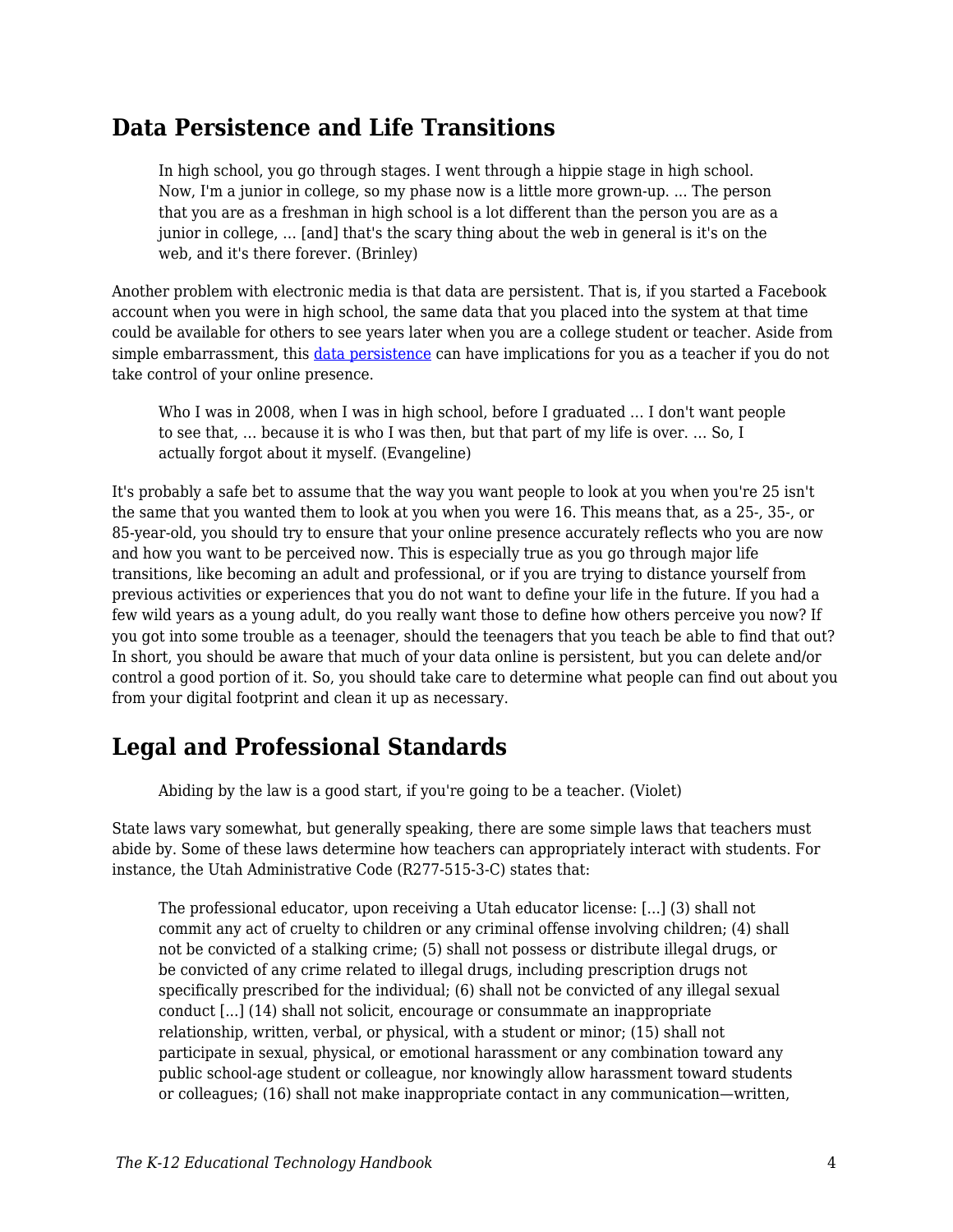verbal, or electronic—with minor, student, or colleague, regardless of age or location.

Some of the simple laws highlighted above include the following:

- Teachers should not interact or communicate with students or minors in any manner that might be construed as romantic, abusive, harassing, cruel, sexual, or overly intimate;
- Teachers should not promote or use illegal drugs (including prescription drug abuse and underage drinking);
- Teachers should not communicate "inappropriately" with students or colleagues, regardless of age or location.

Violating these laws will get you fired or imprisoned and may also lead to permanent loss (or failure to gain) your teaching credential. Yet, as you can see, some of these laws are subject to interpretation. For instance, what does "inappropriate" mean? And who decides? The answer is *not the teacher*. Appropriateness is determined by the state, the district, or the school, not you. Beyond legal compliance, teachers are also expected to be "role models of civic and societal responsibility," ([Utah Administrative Code, 2010\)](http://www.rules.utah.gov/publicat/code/r277/r277-515.htm#T3), and national standards have recently been adopted by professional organizations related to teacher professionalism ([NASDTEC, 2015\)](http://www.nasdtec.net/?page=MCEE_Doc). The way that districts and state boards of education interpret professionalism is subjective and contextual, since it's loosely defined in terms of "appropriateness," and even teachers' personal lives are subject to scrutiny.

You probably shouldn't have a picture of you in a bikini as your profile picture, because you're trying to be a professional. (Violet)

Relying upon legal and policy advice from statewide organizations, districts tend to adopt policies that are intended to help keep student-teacher relationships "professional." Some common key policies include the following:

- Employees must have authorization to communicate with students that are currently enrolled in the district;
- Employees must only communicate with students "about matters within the scope of professional responsibilities;"
- Employees must comply with district requirements for record retention and destruction as they apply to electronic media.

As a result, communication with students could be considered inappropriate if it:

- Is not authorized by the district (e.g., friending a student on Facebook);
- Is not about official classroom-related business (e.g., weekend or vacation plans, students in a different class);
- Is done in a way that bypasses district electronic structures intended to monitor and archive student-teacher communications (e.g., personal email accounts, messaging a student on Facebook).

Though these are policies and not laws (i.e., you probably won't go to prison for breaking them), if you violate these policies you could be subject to disciplinary action, including termination of employment and loss of teaching credentials. All relationships in life have unstated assumptions or requirements that aren't clearly spelled out, and teacher contracts and professional standards are typically written to allow for a high degree of personal interpretation on the part of administrators.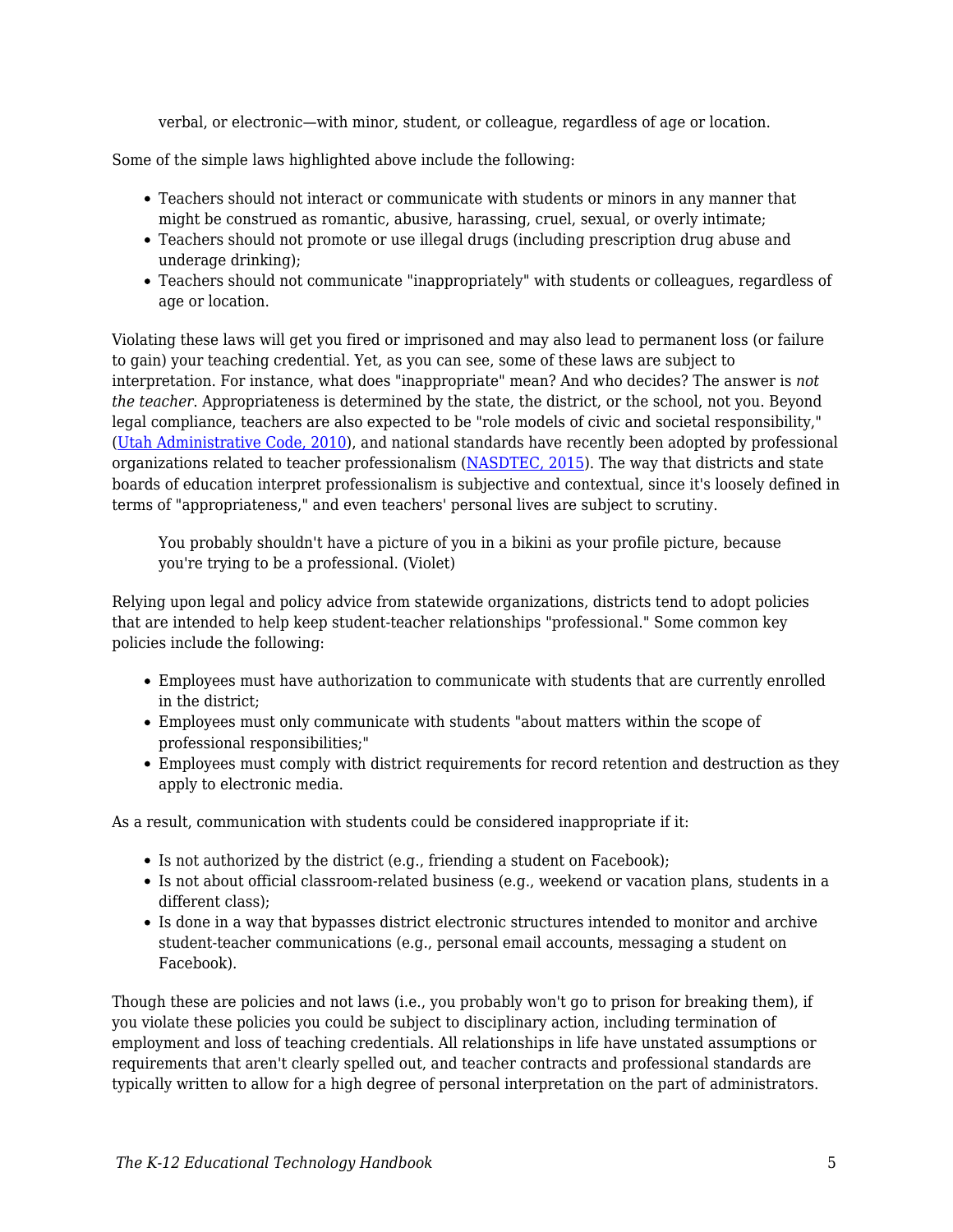We are placed in responsibility of kids … we should hold ourselves to the highest standards. (Evangeline)

# **Moral Turpitude**

Parents are trusting us with the most precious thing in their life, which would be their kid, and so they want someone who has ... good values, good morals. ... I definitely think that teachers are probably held to a higher standard as far as Facebook is concerned than a lot of other professionals. (Ingrid)

In law and teacher contracts, morality is typically invoked as the standard for determining the appropriateness of teacher actions. Yet, when school districts hire teachers on a contract, the contract may not clearly spell out absolutely everything that a teacher might do wrong and how the district will respond if that happens. This is in part because no one can guess all the things that could possibly go wrong at the outset. For this reason, teacher contracts have traditionally included what are called ["moral turpitude"](https://edtechbooks.org/k12handbook/glossary#moralturp) clauses. A "moral turpitude" clause basically means that "anything else that you might do that the community thinks is wrong," like coming to work in a bathrobe and penny loafers, "is probably wrong, and the district can punish you accordingly."

The thing about moral turpitude is that it's not clearly defined, and what is or isn't okay may vary based upon your community, school board, and so forth, but you have no way of knowing this unless you understand the culture of the school and community where you work. Similarly, some states have written the following into law: "The educator shall be of good moral character and be worthy to instruct or supervise the youth of this state" [\(Texas Administrative Code, 2010](http://community.edb.utexas.edu/socialmedia/ideassm_training_content/menu-training/4?q=node/57)). So, by this, the state can also make a judgment as to your moral character based upon what you do both online and offline.

Moral turpitude can apply to just about everything in a teacher's life, including electronic media. Doing it in a public area online is the exact same as doing it in a public area in real life, and if you do something online that someone associated with the school can see (e.g., students, parents, administrators, etc.), then your behavior might be deemed as inappropriate if it violates moral turpitude, or what the community or school board thinks is appropriate.

As a result, if you use electronic media in any way that (1) violates law or policy or (2) interferes with your ability to effectively perform your job duties within the community (as judged by the school board), then you may be subject to disciplinary action, including termination.

### **What do you think?**

Should schools be able to punish teachers for immoral behaviors?

- a. Yes
- b. No

# **Freedom of Speech**

If you have really strong opinions that are offensive to a majority of people or would offend your students or their families, then you shouldn't display those. [It's] not that you can't have [those opinions or beliefs], but you shouldn't display them on something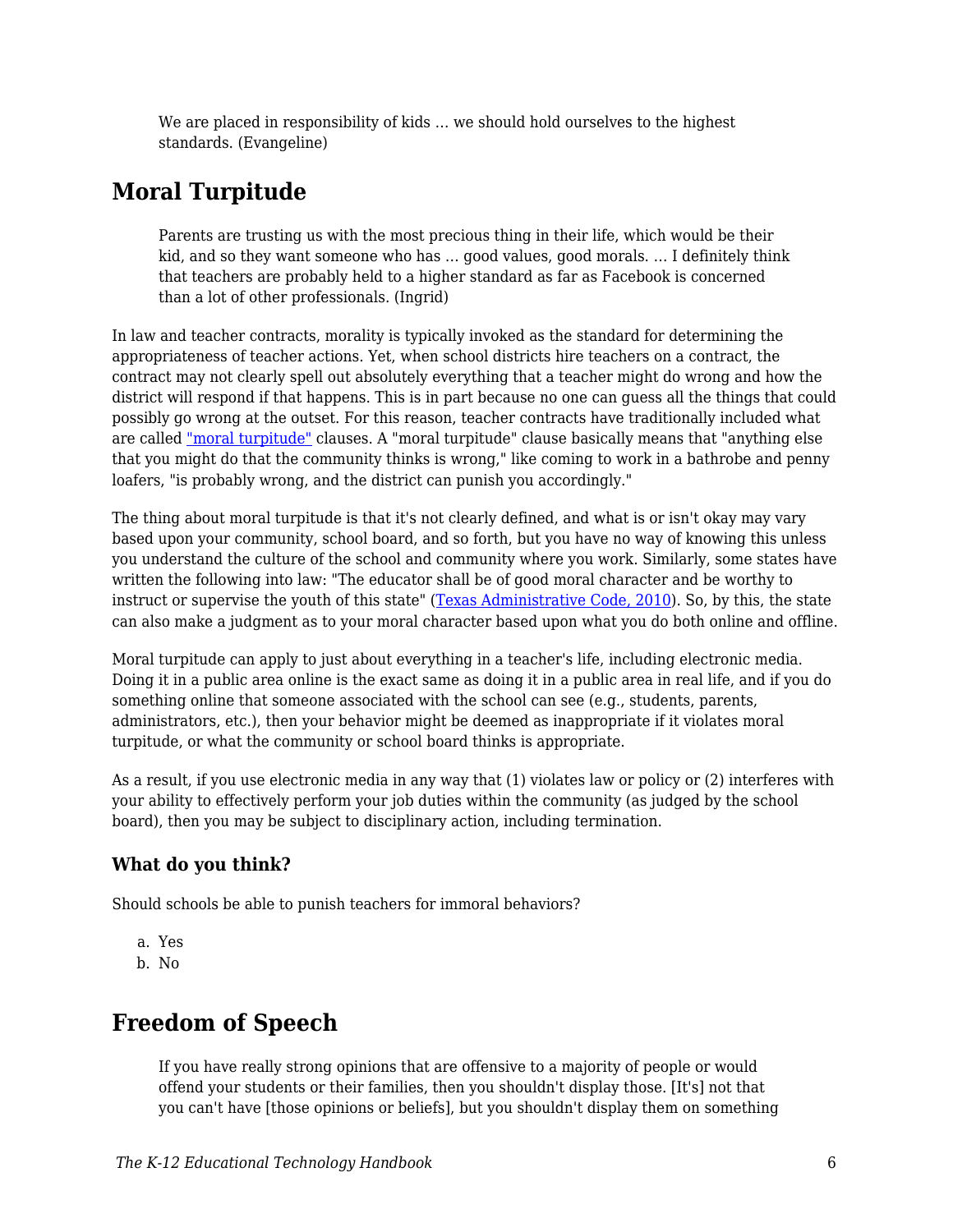#### like Facebook. (Violet)

The [First Amendment to the U.S. Constitution](https://en.wikipedia.org/wiki/First_Amendment_to_the_United_States_Constitution) ensures that people have rights to freedom of religion, speech, assembly, and petition. However, professional standards can have the impact of restricting some of these freedoms when evaluating teachers. For instance, the legal ramifications of sending a late-night text to a minor may vary from state to state, but school boards can adopt policies that penalize teachers from doing this. Similarly, school boards have the ability to interpret "appropriateness" and "professionalism" in a variety of ways and can discipline teachers for perceived violations (e.g., pictures of drinking or smoking on Facebook, "friending" a student).

Though teachers have certain freedoms that are protected by the constitution, this protection does not mean that you can willingly violate district policies with immunity. You cannot, for instance, have romantic, sexual, or other inappropriate social relationships with students or minors, online or offline. You cannot solicit minors to use alcohol, drugs, or tobacco, and some have interpreted putting pictures of yourself drinking or smoking online as doing precisely that. You cannot carry or consume tobacco, drugs, or alcohol "while at school or at school-related activities," and many districts require their teachers to meet certain dress and grooming standards, like being "clean" and "neat, in a manner appropriate for their assignments" ([Texas Association of School Boards, 2010\)](http://community.edb.utexas.edu/socialmedia/ideassm_training_content/menu-training/4?q=node/58). If you are disciplined for what you believe to be protected speech, you might have a case for a lawsuit against the district, but you might not win the case, and the overall experience might seriously impact your career.

Someone might think: "Wait a minute, I'm over 21, so it's legal for me to use alcohol/tobacco/etc, right? It's also legal for me to kiss my boyfriend/girlfriend in public, to wear a revealing swimsuit at the beach, to write racy fiction, to critique my boss behind her back, to cuss about the lunch menu, to vent about parents, and to pose as a model in a risqué video. So why should I need to be careful about posting those things online?" In short, you need to realize that you are in a position of power with the children that you teach, and parents and school boards expect you to be a role model for those children. As a result, if parents or the school board believe that you are not being a positive role model in terms of their interpretation of the morality of the things that you do, then they can cite "moral turpitude" as grounds for disciplinary action. So, you might not explicitly tell your students "alcohol is cool, you should all drink with me," but if you post a picture of yourself partying at the bar, then parents or administrators might interpret that this is your message, and teachers have been fired or otherwise disciplined for posting things like this that they believed were completely harmless.

### **Fairness**

I do think that there is a difference in what people perceive teachers to be [in comparison to other professionals], and I do feel like it's unrealistic in some regards. (Penelope)

Is this fair? Is this respectful of teachers as professionals? Maybe. Maybe not. Either way, teaching contracts give school districts a good standing for making the case that even though you may not be acting illegally, they can fire or otherwise discipline you for any behavior that they think is questionable.

Additionally, electronic media makes the line fuzzy between what is private and what is public, what happens on school grounds and what happens away from school. So, if your district expects you to act in a certain way to fulfill your job duties, then those same expectations might apply to you in online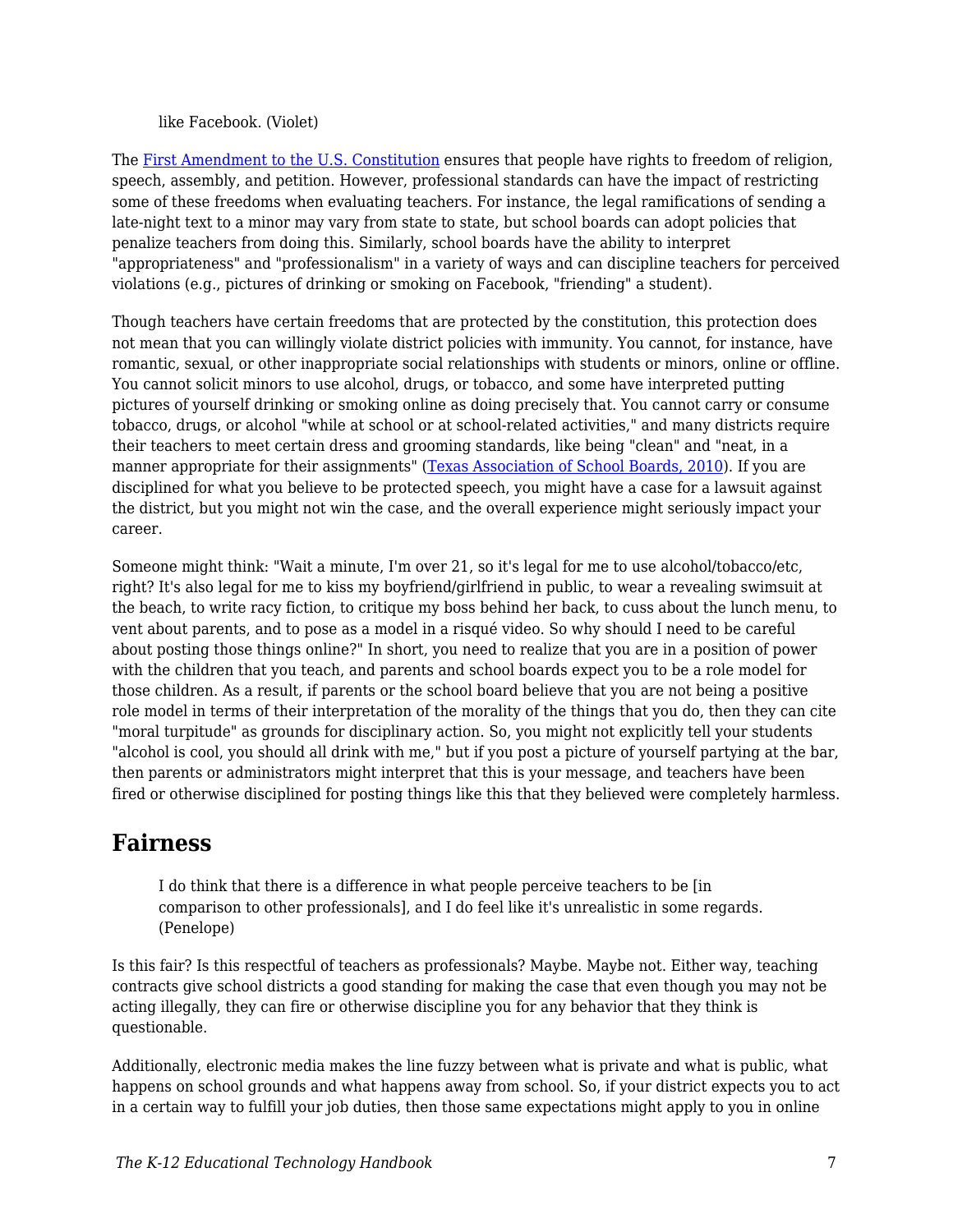spaces, especially if students, parents, or colleagues can see what you're doing, and even if it was not your intention for them to see it. For example, there have been many recent cases when a teacher sent a private message, text message, or picture to a friend or colleague, who then forwarded the content to others. In these cases, even though the teachers did not intentionally release the message or picture to the public, they are still accountable for the content when the person they sent it to reposts it or shares it with others.

The thing about electronic media is that it makes saving, sharing, and broadcasting easy. Even if you aren't the one doing the broadcasting, you could still be penalized if you put it into the electronic medium to begin with. So, could an angry ex-girlfriend/boyfriend share that private message that you sent them? Possibly. Could that co-worker that you chatted with on Facebook when you needed to vent about a group of kids forward the chat contents to your boss? Again, possibly. These things have happened, and when they do, the teacher who creates the content to begin with is the one who comes under fire.

### **What do you think?**

Does society make fair demands on teachers' social media use?

- a. Yes, teachers are held to a fair standard.
- b. No, teachers are held to an unfair standard.

### **Teachers vs. Student Teachers**

We knew what we were getting into, and we knew that we were going to be role models, so we knew we were going to have very high standards. (Nora)

Are student teachers held to the same standards as full-time teachers? In a word, yes. Student teachers are generally treated like teachers, except that they don't have employment contracts with the schools where they work, and they are not treated as competent professionals, so they actually have to be more careful about the things that they do. This means that student teachers are expected to comply with all district, state, and national requirements discussed previously, just like full-time teachers, but they are also expected to receive written permission from their cooperating or mentor teachers before communicating with students via electronic media.

Additionally, student teachers are specifically prohibited from communicating with students for social reasons and are responsible for maintaining appropriate content and privacy settings on their personal electronic media (including social networking sites, like Facebook and Twitter, and blogs, like Tumblr or Blogger).

Student teachers should also consider the fact that since they will be entering the job market to become full-time teachers, what they do online will be judged to at least the same standard as fulltime teachers when they are being considered for a job. After all, if districts see that you aren't abiding by their district policies when you're a student teacher, then why would they hire you as a full-time teacher?

Sometimes student teachers might think that they're safe, because any questionable content that employers might find online about them has dates associated with it, and they believe that employers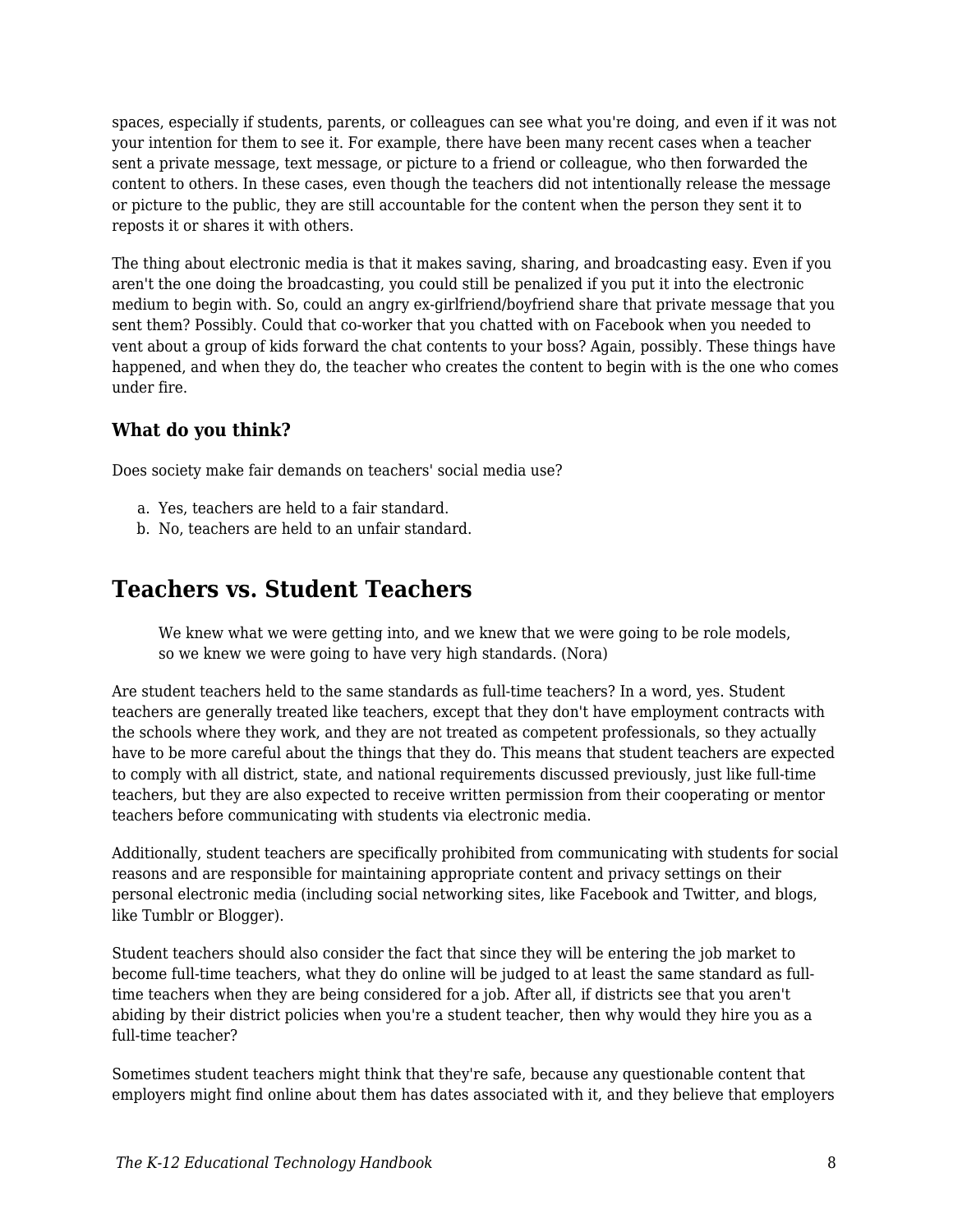will recognize this and cut them some slack. "She was just a typical, crazy college student" or "everyone experiments with stuff like that in high school" are not good defenses, and your employer will probably not give you any benefit of doubt, because instead of asking you about it, they'll most likely just throw out your résumé, no questions asked. Schools don't want college kids teaching their students; they want competent professionals. So, you need to show them that you aren't just "a typical, crazy college student." You should try to show them that there is nothing in your life that could be interpreted as immoral or inappropriate, no matter if it happened last week or ten years ago.



IMG\_1505.jpg, MAFS-USA Intercultural Program via Flickr, CC BY-SA

# **Risky Behaviors**

"Because children are so naturally inclined to follow examples, ... would I want my son's teacher to have pictures of her drinking on Facebook? No. … So I kind of understand … why … there's so much pressure on us not to post those kinds of things. … I think that with other professions there is less of that pressure, because you are not working with their kids. … It's not like they are entrusting their child to you for seven hours a day, five days a week. (Penelope)

Many in our culture act differently online than they would in real life, and federal and state legislators and school districts have passed laws and policies regulating the use of what they call "electronic media."

"Electronic media" are subject to the same requirements as any other type of communication medium (e.g. speaking, telephone calls, etc.). So, if you could get into trouble saying or showing it to someone in person, then you could get into trouble for saying or showing it online. Just because something's online, it doesn't mean that it's special or protected or anything of that sort; it just means that it can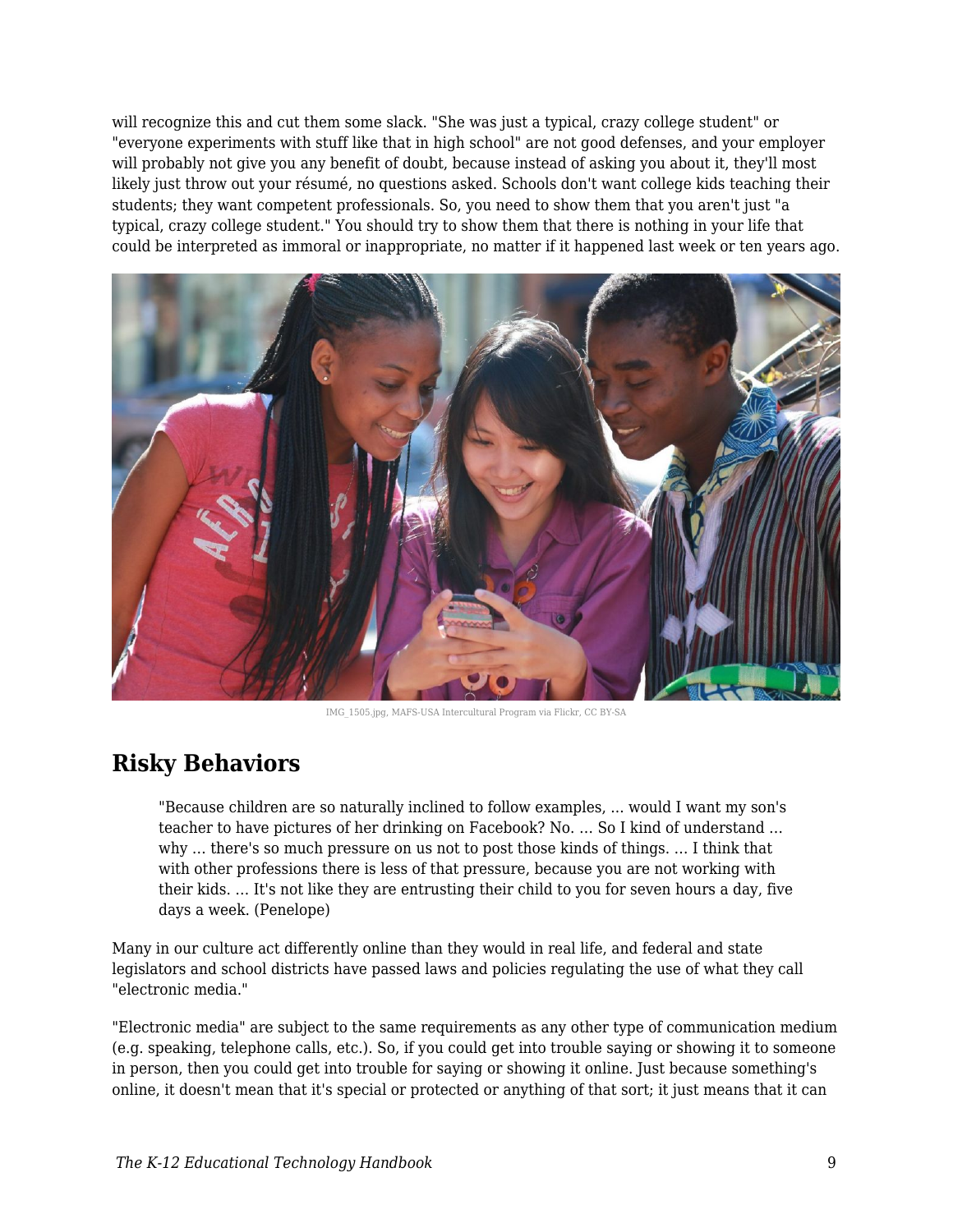go viral more quickly.

In legal and policy documents, "electronic media" includes any form of electronic communication. This includes, but is not limited to, text messages, instant messages, emails, blogs, forums, chat rooms, video sharing services (e.g. YouTube, Vimeo), editorial comments (e.g. online newspapers, YouTube comments), social networking sites (e.g. Facebook, MySpace, Google+), telephones, cell phones, and web-based applications (e.g. Google Docs, online video games) ([University of Texas at](http://community.edb.utexas.edu/socialmedia/ideassm_training_content/menu-training/3?q=node/59) [Austin, 2011;](http://community.edb.utexas.edu/socialmedia/ideassm_training_content/menu-training/3?q=node/59) [Texas Administrative Code, 2010;](http://community.edb.utexas.edu/socialmedia/ideassm_training_content/menu-training/3?q=node/57) [Texas Association of School Boards, 2010\)](http://community.edb.utexas.edu/socialmedia/ideassm_training_content/menu-training/3?q=node/58).

So, basically, the technology doesn't matter. If you can communicate with someone through it, then it is considered to be a form of "electronic media," and you're just as much responsible for what you say in electronic media as you are for what you say in real life.

Some educators believe that they can say or do whatever they want via these media as long as they do so "privately." The problem is that privacy in online media is very different from privacy in real life and may not really exist. Email, Facebook messages, and text messages can always be forwarded, hacked, or shown to others, and a great number of teachers who have gotten into trouble for how they use electronic media were only posting things that they thought were "private."

### **Examples of Risky Behaviors**

"Duh! I'm not going to ask my students to join me at a dance party over Facebook! This doesn't apply to me."

Well, you might want to think about it, because school districts interpret what is and isn't appropriate behavior, and here are a few examples where teachers have gotten into trouble:

### **Examples**

- A fifth-grade teacher in New York is awaiting termination hearings after she privately said on Facebook that she "hates [her students'] guts" and that she wouldn't save them if they were drowning ([https://edtechbooks.org/-iL](https://www.huffingtonpost.com/2011/03/14/teacher-christine-rubino-_n_835586.html)).
- A Massachusetts biology teacher lost her job after calling her students "germ bags" and local residents "arrogant and snobby" on Facebook ([https://edtechbooks.org/-sR](https://abcnews.go.com/Technology/facebook-firing-teacher-loses-job-commenting-students-parents/story?id=11437248)).
- A substitute teacher and coach in New Hampshire was fired after "friending" a student on Facebook, which the district viewed as a breach of appropriate boundaries ([https://edtechbooks.org/-Kc\)](https://www.greatfallstribune.com/story/life/2014/04/28/teacher-fired-for-friending-her-students/8347061/).
- A teacher in the UK was fired for self-publishing a novel about the exploits of some of her students that included risqué content and profanities ([https://edtechbooks.org/-Yo](https://www.independent.co.uk/news/education/education-news/teachers-racy-novel-to-encourage-pupils-to-read-1735250.html)).
- A Missouri teacher and volleyball coach was fired when administrators discovered that she had worked as a porn actress two decades before [\(https://edtechbooks.org/-vp](https://blog.sfgate.com/hottopics/2011/03/09/teacher-fired-for-porn-star-past/)).
- A Pennsylvania English teacher was suspended after calling some of her students "rat-like ... rude, disengaged, lazy whiners" in a blog post [\(https://edtechbooks.org/-rP](https://theweek.com/articles/487144/should-teacher-fired-blogging)).
- A Maine football coach resigned after accidentally posting a naked picture of himself on Facebook [\(https://edtechbooks.org/-sU\)](http://sports.yahoo.com/blogs/highschool-prep-rally/maine-football-coach-resigns-accidentally-posting-naked-photo-233913817.html).
- A Maryland school district employee was fired after light-heartedly correcting a student's spelling on Twitter ([https://edtechbooks.org/-geK\)](https://www.nydailynews.com/news/national/maryland-school-district-employee-fired-tweet-article-1.2947002).

One thing that you should notice from this list is that no two cases are identical, and few of these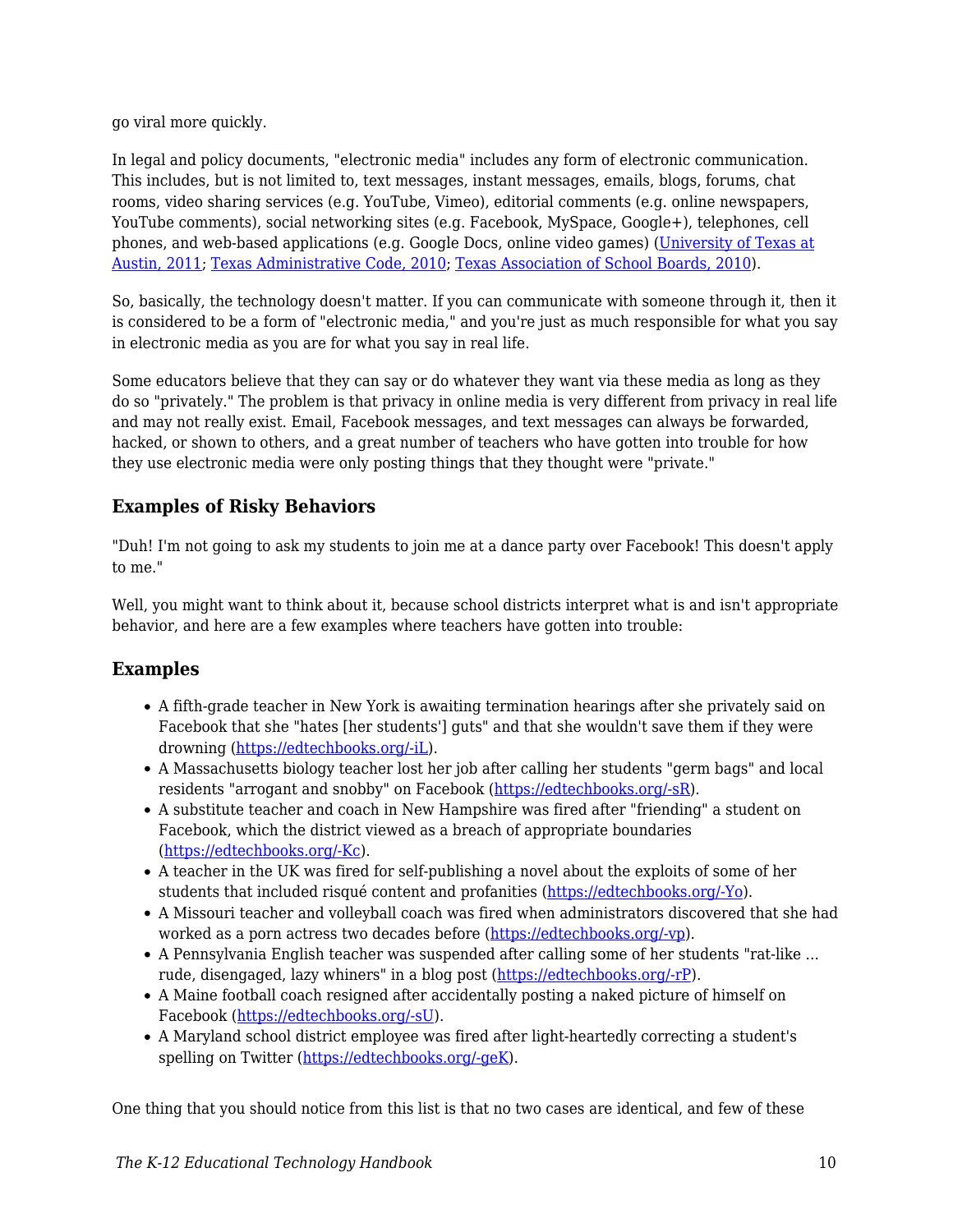teachers broke the law. What they have in common is that the district believed each teacher's behavior to be immoral or inappropriate, and the district had the power to enforce its interpretation of morality and professionalism upon its teachers. Some involve alcohol, some involve crude language, some involve risqué photos or behavior, etc., and most teachers didn't think they were doing anything wrong, thought they were posting content "privately," or "accidentally" shared something that they otherwise wouldn't have shown to students. None of that really matters, though, because they were disciplined all the same.

### **What do you think?**

Do you have some risky content on social media that should be changed, cleaned up, or deleted?

- a. Yes, definitely
- b. Maybe a little
- c. Not at all

### **Recent Scenarios and Analyses**

All of the examples above made major headlines, but most teachers who get into trouble for these types of behaviors are disciplined quietly, which means that you never hear their stories.

One of the most common ways that teachers are getting into trouble with electronic media is through "boundary violations." Though not always illegal, a "boundary violation" constitutes a breach of appropriate boundaries that should be placed between teachers and students. Boundary violations are sometimes difficult to recognize, because they often begin with good intentions or appropriate behaviors but at some point cross a fuzzy line. Below are 5 deidentified, real scenarios (taken from recent cases and provided by an anonymous author) wherein teachers have gotten into trouble. The provided analyses are intended to help you understand what the teacher did wrong and when their behavior "crossed the line."

#### **Scenario 1**

**Fact Pattern**: Mrs. Apple taught junior high school. One day, Sally Student came into her classroom visibly upset. Sally had a difficult home situation. Mrs. Apple gave the student a hug and listened to Sally. Sally felt validated. Over the next several months, Sally repeatedly went to Mrs. Apple for advice and comfort. Mrs. Apple gave Sally her phone number and told her she could call if she needed to talk.

Mrs. Apple and Sally frequently talked on the phone and exchanged numerous text messages. One day, Sally's father discovered the messages on Sally's phone. He met with Mrs. Apple and asked her to stop communicating with his daughter. Mrs. Apple stopped calling Sally, but Mrs. Apple felt that Sally still needed her support, so she communicated with her over social media. She also met with Sally outside of school to give her gifts, such as clothes and art supplies.

**Analysis**: This situation will result in a possible termination of employment and suspension of the educator's license for up to five years, depending on aggravating and mitigating circumstances. In addition, it will likely result in difficulty in the relationship between Sally and her father.

While it is good and appropriate for educators to express encouragement and empathy to students,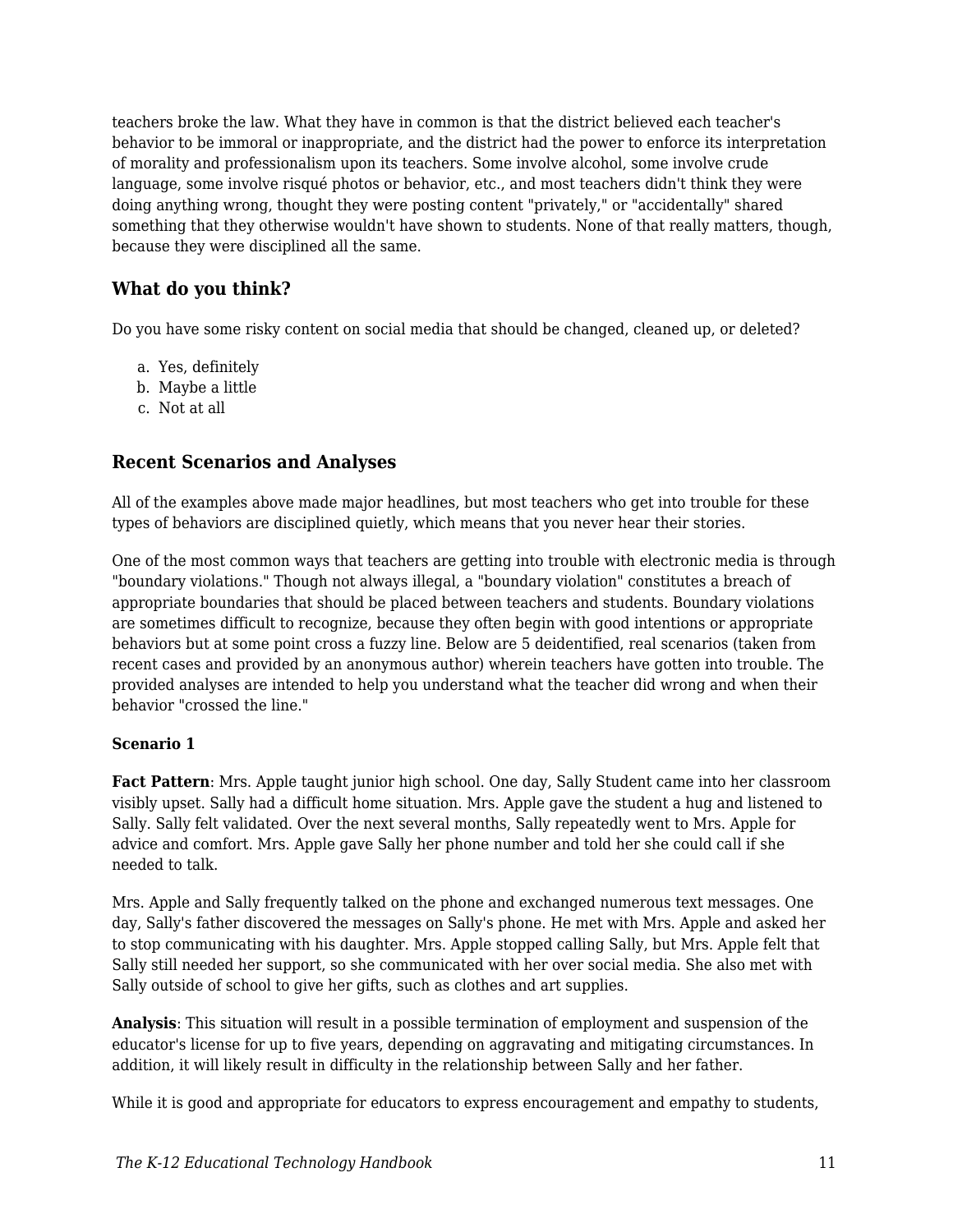educators should maintain boundaries with students. Communicating with students in an extensive, ongoing fashion is not appropriate. If a student needs counseling, the educator should refer the student to the school counselor. Gifts to specific students are not appropriate. Communicating with students privately over text or social media is not appropriate. If an educator needs to communicate with a student regarding school or extracurricular activities, the educator may use text or email, but should include a principal or parent on the message. Situations where the educator exceeds boundaries and becomes a parent-like figure to the student may result in a rift between the student and his or her parent. The student will transfer affection to and share confidences with the educator rather than the parent. The rift is further broadened because the student will hide the relationship with the educator from the parent, and secretes create separation.

#### **Scenario 2**

**Fact Pattern**: Tammy Teacher has a boyfriend who asked her for pictures of her naked. Tammy used her school-issued iPad to take pictures of herself. Tammy had been told that she could use the iPad for personal reasons, so she thought it would be fine. Unknown to Tammy, the iPad automatically saves to the cloud storage system set up by the school. The images were subsequently located by a student on the cloud account who then emailed them to everyone in school.

**Analysis**: Tammy's employment will likely be terminated for violation of the school's acceptable use policy. In addition, Tammy's educator license may be suspended for up to two years. The Utah educator standards prohibit possession of indecent or pornographic images on school property or on school devices, which includes the school-issued device. She could also be charged criminally. It is a class A misdemeanor in Utah to access indecent or pornographic materials on school property. See Utah Code Ann. § 76-10-1235. If Tammy had possession of the images while at school, she would have violated the law.

#### **Scenario 3**

**Fact Pattern**: Tom Teacher is a coach and teacher. He has a personal Twitter account that is public, meaning anyone can follow and unfollow Tom at any time. Tom likes to post pictures of his team on his Twitter account and share information about the team's games/tournaments/success. He tells his players he is on Twitter and some students follow him. Tom follows some students on Twitter as well. In addition, Tom is following celebrities and other Twitter users who will post images of sex or nudity on their Twitter feeds or who will post jokes or stories with sexual or racist content. Tom will sometimes retweet those posts. One day, a parent saw her child looking at Tom's Twitter feed and saw some of the sexually suggestive posts that Tom had retweeted.

**Analysis**: Tom could possibly lose his job, and his educator license could be suspended.

Educators should be aware that their social media activity may subject them to discipline by their employers. The Utah Educator Standards prohibit exposing students to harmful material. If an educator suggests that a student follow him/her on Twitter and then posts material that could be viewed as inappropriate or harmful for a student, that would be a problem. If an educator has public profiles on social media, then he/she should take care to make sure that content is something he/she would feel comfortable with a parent of a student seeing. If the educator doesn't want to come under public scrutiny for social media activity, he/she should make the profiles private and not allow parents or students to follow or friend the educator. It is best practice not to friend students.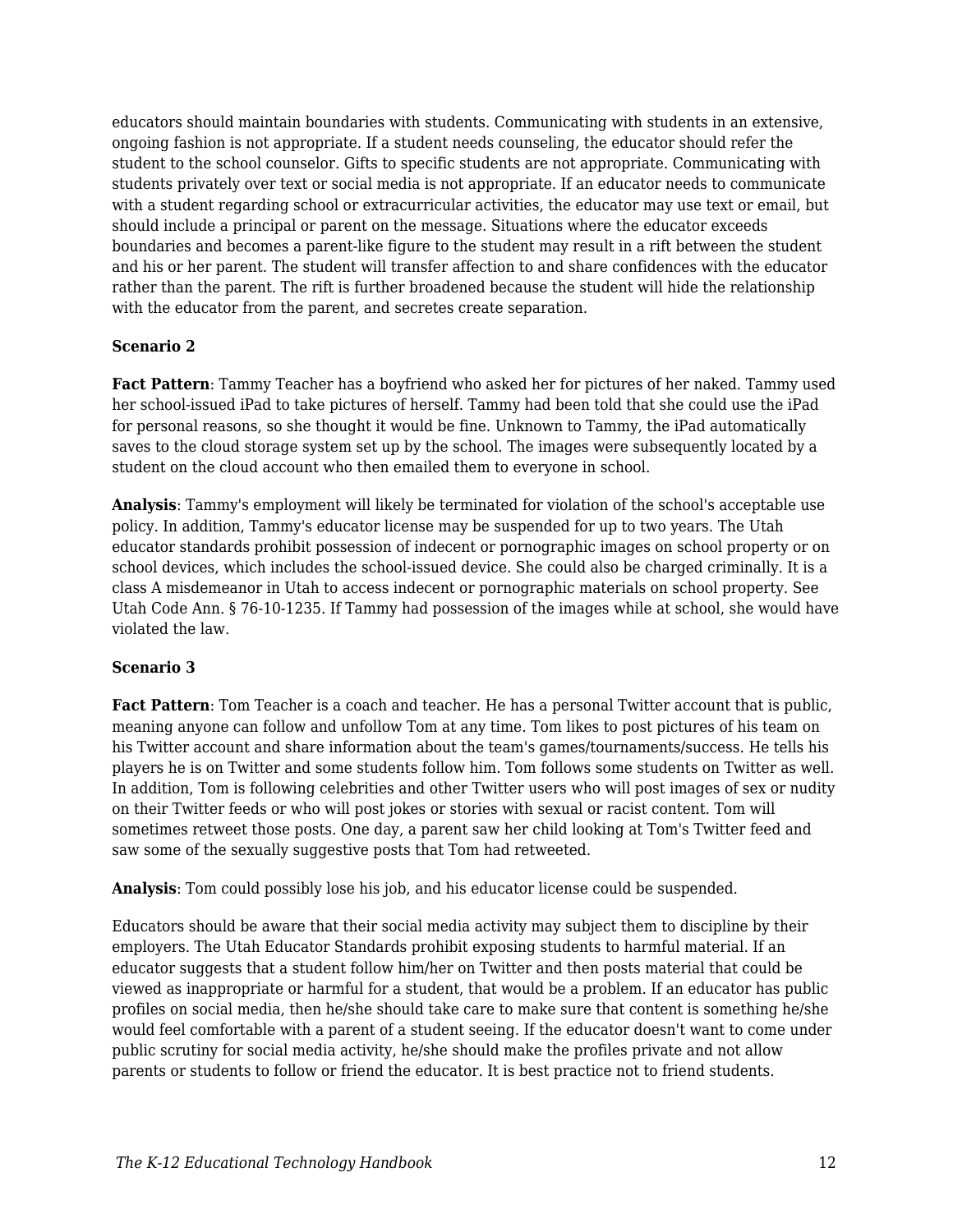#### **Scenario 4**

**Fact Pattern**: Trent Teacher accesses sexually explicit videos on YouTube at school on his school computer. He only does it before school, after school, and during his prep period. Patty Principal stopped by to talk to Trent one day about a student and saw the phrase "Brazilian Babes" on Trent's minimized internet bar.

**Analysis**: Trent may be fired for violation of the school's acceptable use policy. In addition, Trent will most likely have his educator's license suspended for up to two years. He may also be prosecuted criminally. School acceptable use policies and the Utah Educator Standards prohibit possessing pornographic material at school or any school-related activity. UPPAC usually suspends the licenses of educator's who access pornography at school. In addition, there could be criminal charges. Utah Code Ann. § 76-10-1235 prohibits accessing pornographic materials at school.

#### **Scenario 5**

**Fact Pattern**: Pat Principal was approached by a student, Tina Teen. Tina told Pat that she had been sent a text message with a nude picture of another student, Samantha Student. Samantha had sent the picture to her boyfriend, Tim Teenager. When Tim and Samantha broke up, Tim sent the picture to numerous other students. Pat asked Tina to email him a copy, and he called the police. The police investigated and several students were charged with distribution of child pornography. Pat was also charged for possession of child pornography because he had Tina send him the picture. (The charges were later dropped.)

**Analysis**: When an educator becomes aware of a student in possession of possible child pornography, the educator should not have the student (or anyone else) transmit the image further. Instead, the educator should contact the police immediately who will then take possession of the device containing the image.

### **Best Practices**

When considering how to behave online, you should keep these principles at the forefront of your mind:

#### **Principles**

- 1. Draw clear lines between personal and professional social media use.
- 2. Never post anything anywhere that you would be uncomfortable with your students or their parents seeing (or that you would mind being featured on the nightly news).
- 3. Be critical of yourself, and regularly evaluate your online persona (by conducting searches on yourself, etc.).
- 4. Realize that posts to social media are never completely private.

With these principles in mind, some concrete best practices that can guide you to use social and other online media safely include the following: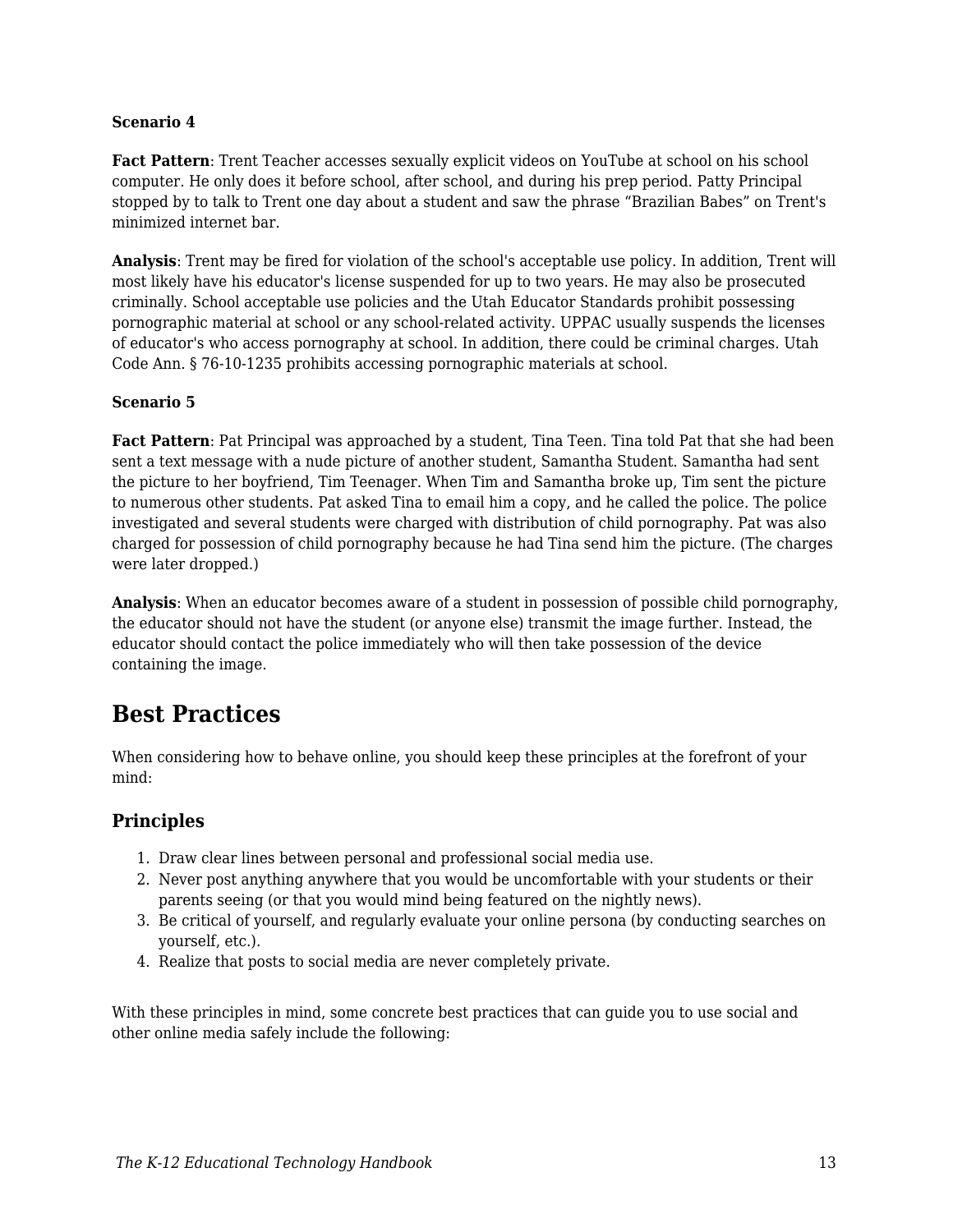### **Best Practices**

- 1. Keep personal use as private as possible.
- 2. Check (and periodically re-check) your privacy settings.
- 3. Consider how others will interpret your posts.
- 4. Be mindful of your clothing and activities in images and videos that are posted online.
- 5. Never mention students by name in any social medium.
- 6. Avoid saying anything negative about your students, individually or as a group.
- 7. Do not post student work to social media.
- 8. Periodically logout of your accounts and search for yourself online to evaluate your digital footprint.
- 9. Be very careful and thoughtful about how you connect with students, parents, and colleagues online (e.g., friending).
- 10. Do not create, view, or share pornography (or anything that could be considered pornographic).

# **Conclusion**

The problem with giving clear answers about what's okay and what's not okay to do in online spaces is that it depends on the community, school board, administrators, students, and parents that you work with, because they are the ones that make judgements on moral turpitude and appropriateness. Especially if you are a new teacher, you don't know how these different people will interpret your actions. Before posting anything online, however, you should carefully consider the risks of posting the content against the benefits. If the benefits don't outweigh the risks, then don't do it.

Especially if you are young in the profession, it might be hard for you to make this judgment, because you may not know what all the risks are, how community members might react, and so forth. If in doubt, it may be a good idea to ask administrators or veteran teachers in the school in order to get a feel for the school and larger community, but, obviously, even veteran teachers and administrators get into trouble sometimes. So, the bottom line is that there will always be risk with posting personal information online. The question you have to consider is how much risk are you willing to take, and what might you need to give up in order to avoid unnecessary risk.